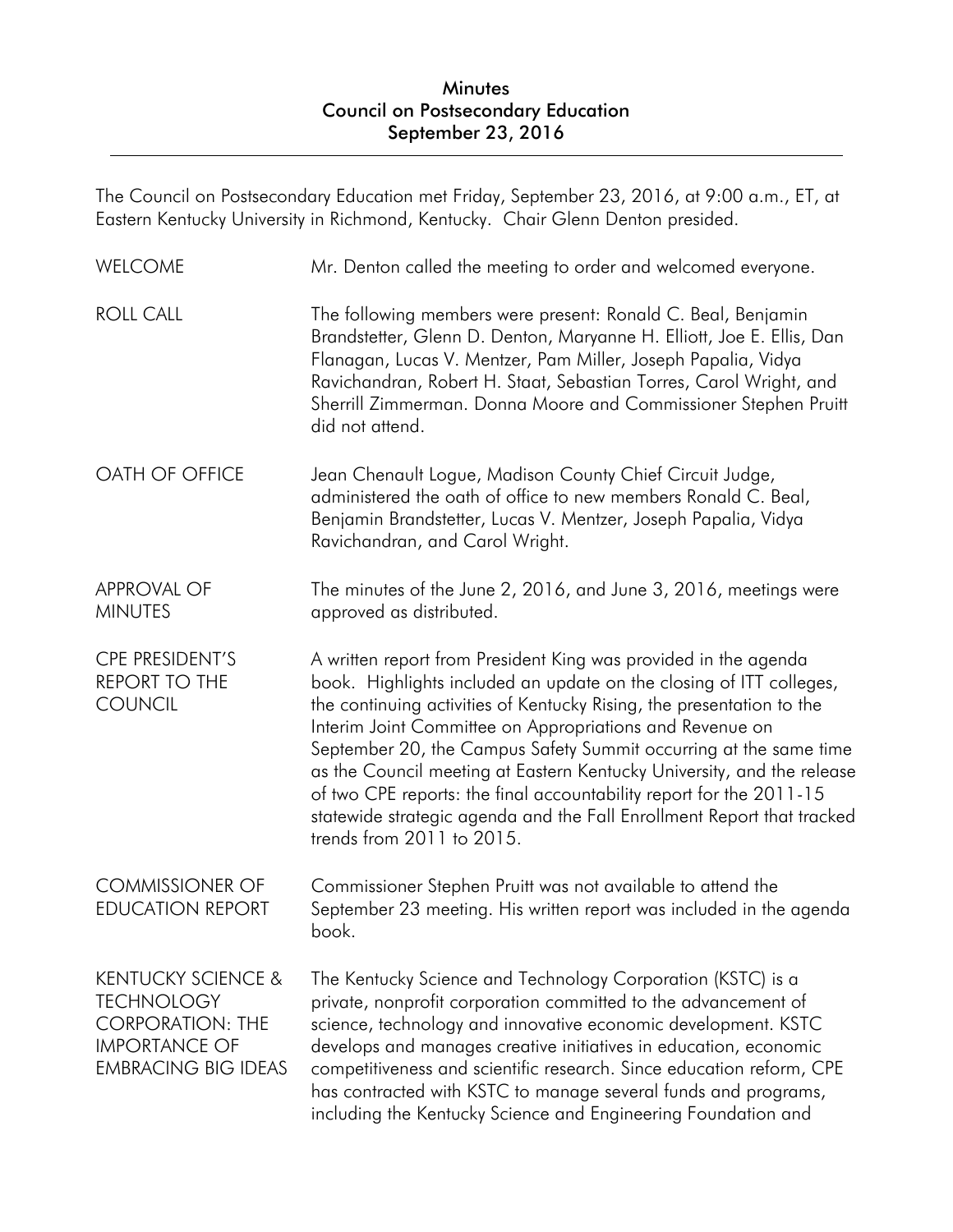|                                                                                                                            | EPSCoR (Experimental Program to Stimulate Competitive Research),<br>and partners with KCTC to promote the growth of STEM education for<br>students in all grade levels.                                                                                                                                                                                                                                                                                                                                                                                       |
|----------------------------------------------------------------------------------------------------------------------------|---------------------------------------------------------------------------------------------------------------------------------------------------------------------------------------------------------------------------------------------------------------------------------------------------------------------------------------------------------------------------------------------------------------------------------------------------------------------------------------------------------------------------------------------------------------|
|                                                                                                                            | Kris W. Kimel, president of KSTC, provided an update on the<br>organization's activities and highlighted the importance of Kentucky<br>and our postsecondary institutions embracing big ideas. Following his<br>presentation, which included video segments of current projects<br>occurring in space, he answered questions regarding KSTC's<br>involvement with the space program at Morehead State University, as<br>well as other projects.                                                                                                               |
| OATH OF OFFICE                                                                                                             | Jean Chenault Logue, Madison County Chief Circuit Judge,<br>administered the oath of office to new member, Sebastian Torres, who<br>arrived to the meeting late.                                                                                                                                                                                                                                                                                                                                                                                              |
| 2017 CPE MEETING<br><b>CALENDAR</b>                                                                                        | CPE staff proposed the Council meeting dates for the 2017 calendar<br>year: Feb. 2-3, Apr. 6-7, Jun. 15-16, Sept. 11-12, and Nov. 2-3.<br>All dates were acceptable, with the exception of the Apr. 6-7 dates,<br>due to the conflict it would present with spring break holidays in the K-<br>12 school system.                                                                                                                                                                                                                                              |
|                                                                                                                            | MOTION: Mr. Beal moved that the Council approve the proposed<br>2017 meeting dates for Feb 2-3, Jun. 15-16, Sept. 11-12, and Nov.<br>2-3, and that Council staff propose an alternative April meeting date<br>for approval at the next meeting. Ms. Zimmerman seconded the<br>motion.                                                                                                                                                                                                                                                                         |
|                                                                                                                            | VOTE: The motion passed unanimously.                                                                                                                                                                                                                                                                                                                                                                                                                                                                                                                          |
| <b>KENTUCKY PUBLIC</b><br><b>POSTSECONDARY</b><br><b>EDUCATION POLICY</b><br>ON DIVERSITY, EQUITY,<br><b>AND INCLUSION</b> | Mr. Travis Powell, CPE's general counsel, presented to the Council<br>the Kentucky Public Postsecondary Education Policy on Diversity,<br>Equity, and Inclusion. The updated policy replaces the version<br>approved in the fall of 2010, and was the result of over 18 months of<br>collaboration between the Committee on Equal Opportunities,<br>Council members, CPE staff, EEO representatives, and chief<br>academic officers. Additional input was provided by campus<br>presidents, campus legal counsels, legislators, and the Governor's<br>office. |
|                                                                                                                            | In the new iteration of the policy, CPE builds on the strong foundation                                                                                                                                                                                                                                                                                                                                                                                                                                                                                       |

cultivated over the past 30 years and further integrates the new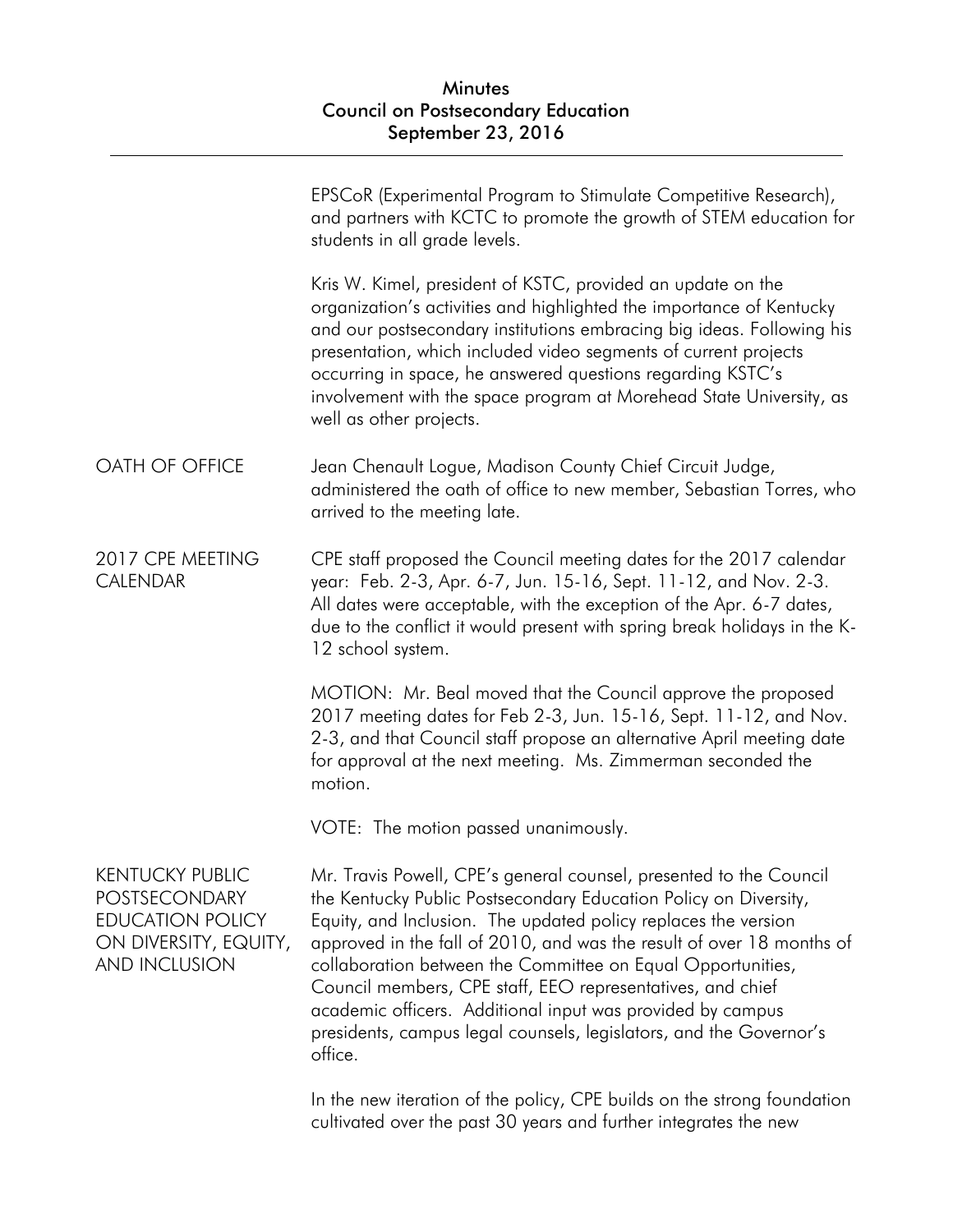degree program approval process, the statewide diversity policy, and the Strategic Agenda for Postsecondary and Adult Education into one seamless framework upon which equal educational opportunity goals can be set; strategies to obtain these goals can be developed, adopted, and implemented; and institutional progress can be evaluated. It includes three focus areas synonymous with the focus areas set forth in the CPE's 2016-21 Strategic Agenda: Opportunity, Success, and Impact. Institutions will be required to develop plans that address the goals listed in those three areas, identify strategies for achieving those goals, and create plans for the assessment of strategy effectiveness. Institutions will report on their progress annually and will be evaluated both on quantitative and qualitative elements as outlined in the provided scoring rubrics. If institutions score at a level at or above the identified cut score in the policy, they will be eligible to offer new academic programs. Those scoring below the cut score will not be able to offer new programs, but they will be eligible to receive a waiver as approved by CEO and CPE, if certain criteria are met.

Upon approval by the Council, CPE staff will begin working with the institutions to develop their campus-based plans. In addition, CPE staff will initiate the regulation amendment process by filing the document with the Legislative Research Commission. The proposed revised administrative regulation will go through a public hearing and comment period and review by the Administrative Regulation Review Subcommittee and the Interim Joint Committee on Education.

Following his presentation, several questions were posed on the following topics: expected expenses to implement the policy, how effective the consequences of not meeting the requirements would be, how the policy focuses on staff and faculty diversity, who will oversee the implementation and follow-through of the policy, and what circumstances might impact a campus's inability to execute the requirements of the policy. Additionally, there were several members that praised the CEO and CPE staff for their dedication to the project and how they were able to incorporate a strong cultural competency component into the policy.

MOTION: Mr. Flanagan moved that the Council approve the Kentucky Public Postsecondary Education Policy for Diversity, Equity, and Inclusion, and the revised Kentucky Administrative Regulation 13 KAR 2:060 to implement the policy. The action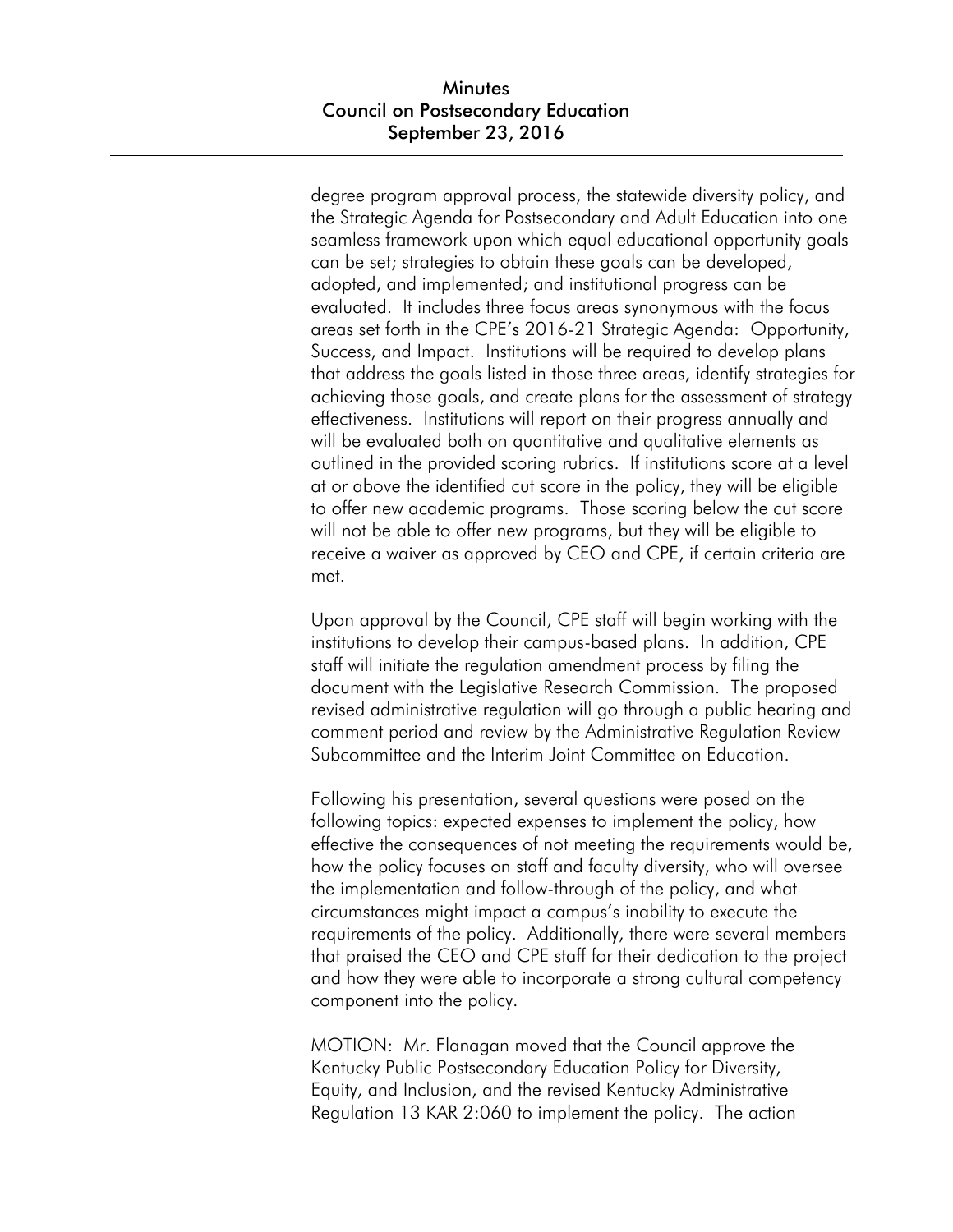would authorize staff to file the proposed administrative regulation amendment and the General Counsel, pursuant to KRS 13A.290(4) and KRS 13A.320(1)(b), to make such changes on behalf of the Council as necessary to comply with KRS Chapter 13A and obtain adoption of the amended regulation by the Administrative Regulation Review Subcommittee and the Interim Joint Committee on Education. Ms. Miller seconded the motion.

VOTE: The motion passed unanimously.

13 KAR 4:010 STATE AUTHORIZATION **RECIPROCITY** AGREEMENT

On April 8, 2016, Governor Bevin signed SB 140, which amends KRS 164.540 to allow the Council to enter into the State Authorization Reciprocity Agreement (SARA). The agreement establishes uniform national standards for interstate offerings of postsecondary distance education at the associate level and above, and authorizes postsecondary educational institutions meeting those standards located in member states or territories to provide distance education to residents of other member states. SARA also requires that a state identify a "portal" agency. Portal agencies are responsible for certifying institutions from their state to participate in SARA, processing complaints from non-resident students, and participating in SARA coordinating activities. SB 140 designates the Council as the portal agency. SB 140 also gives the Council the authority to promulgate administrative regulations in order to establish procedures for participation in SARA by Kentucky institutions.

Mr. Powell and Ms. Sarah Levy, CPE's director of postsecondary education licensure, presented to the Council the details of SARA membership and how that membership will differ from the current procedure institutions must follow to obtain licensure in Kentucky.

Benefits of SARA to institutions include the following:

- Participating institutions will not have to contact and work through multiple regulatory agencies in member states in order to provide distance education to residents of those states. (The regulatory landscape in each state is different.)
- This process is costly and requires significant staffing and resources.
- Members can more easily comply with state law and federal law.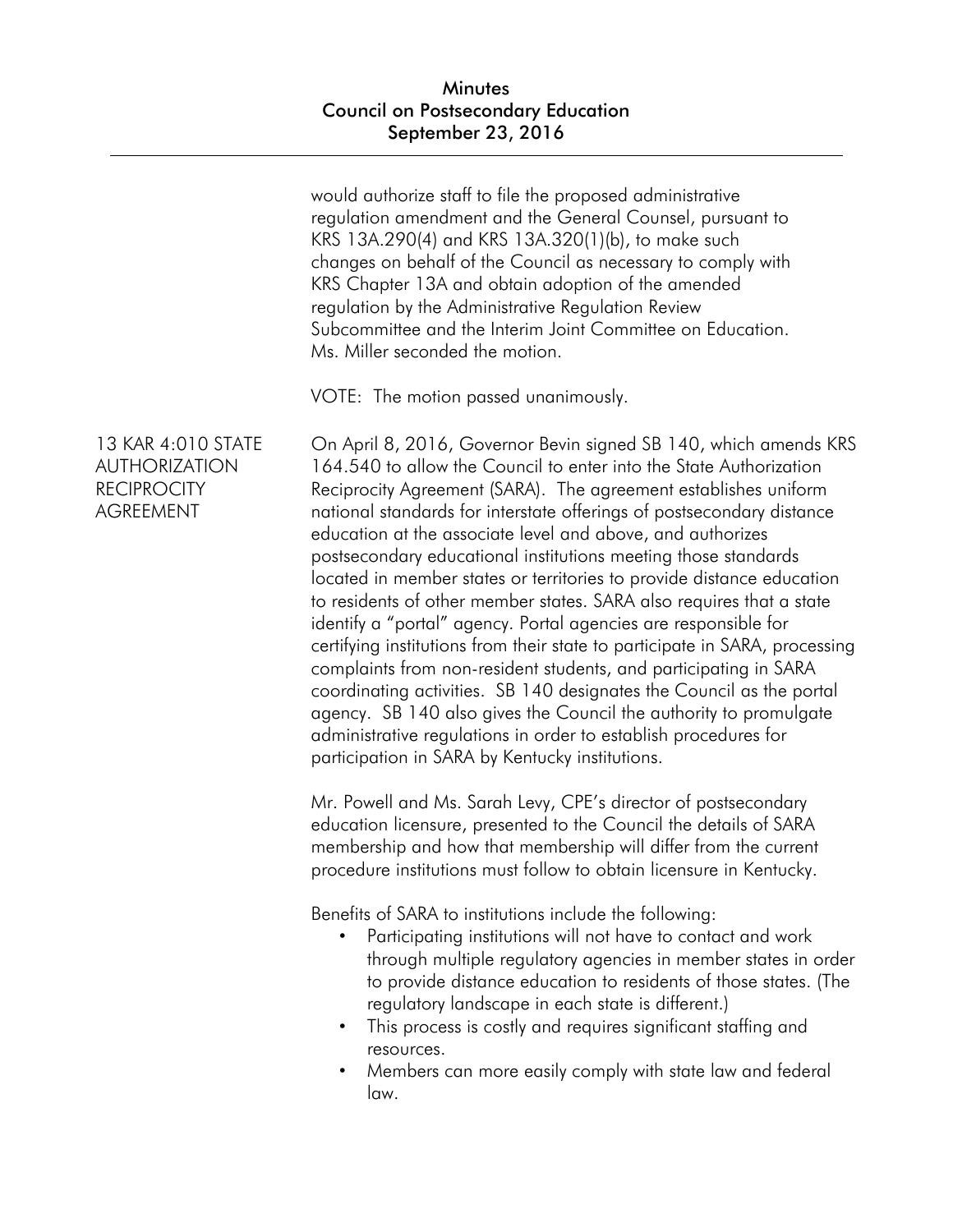SARA expands access for Kentucky students to online education offerings.

Drawbacks for joining SARA include:

- Kentucky loses state control over the approval of online programs, which may lessen academic quality.
- Students lose access to state-specific consumer protections.
- Institutions may see increased competition from out-of-state institutions. (Clinical space is often limited.)
- SARA does not ensure that an institution's program meets professional licensure requirements in member states.

SARA Fees paid by the institutions vary according to the institution's full-time enrollment levels.

- Under  $2,500 \rightarrow $2,000$
- $2,500-9,999 \rightarrow $4,000$
- 10,000 or more  $\rightarrow$  \$6,000

Additionally, institutions will pay an annual fee in the same amount plus \$1000 to CPE for administering the program. This fee is in addition to any licensure fees paid to CPE or the Commission on Proprietary Education.

If approved by the Council, CPE will file the new and emergency proposed administration regulations, 13 KAR 4:010 and 13 KAR 4:010E. CPE also will submit the formal application to SARA, which will be reviewed by SARA by October 27, 2016. If approved, the effective date of SARA membership would be December 1<sup>st</sup>, and CPE could begin accepting institutional applications.

Ms. Jennifer Smith and Ms. Beth Lavis of Western Kentucky University and Dr. Sue Ott Rowlands of Northern Kentucky University voiced to the Council the collective support of the Kentucky institutions to join SARA.

The Council then asked several questions regarding a number of concerns, including:

- how clinical placements might be affected;
- how membership will affect institutional costs, as well as CPE costs to administer;
- whether consumer protection will be severely impacted;
- the effects of added competition versus the savings of staff time and monetary resources; and
- how SARA might impact and/or improve the diversity of Kentucky's campuses.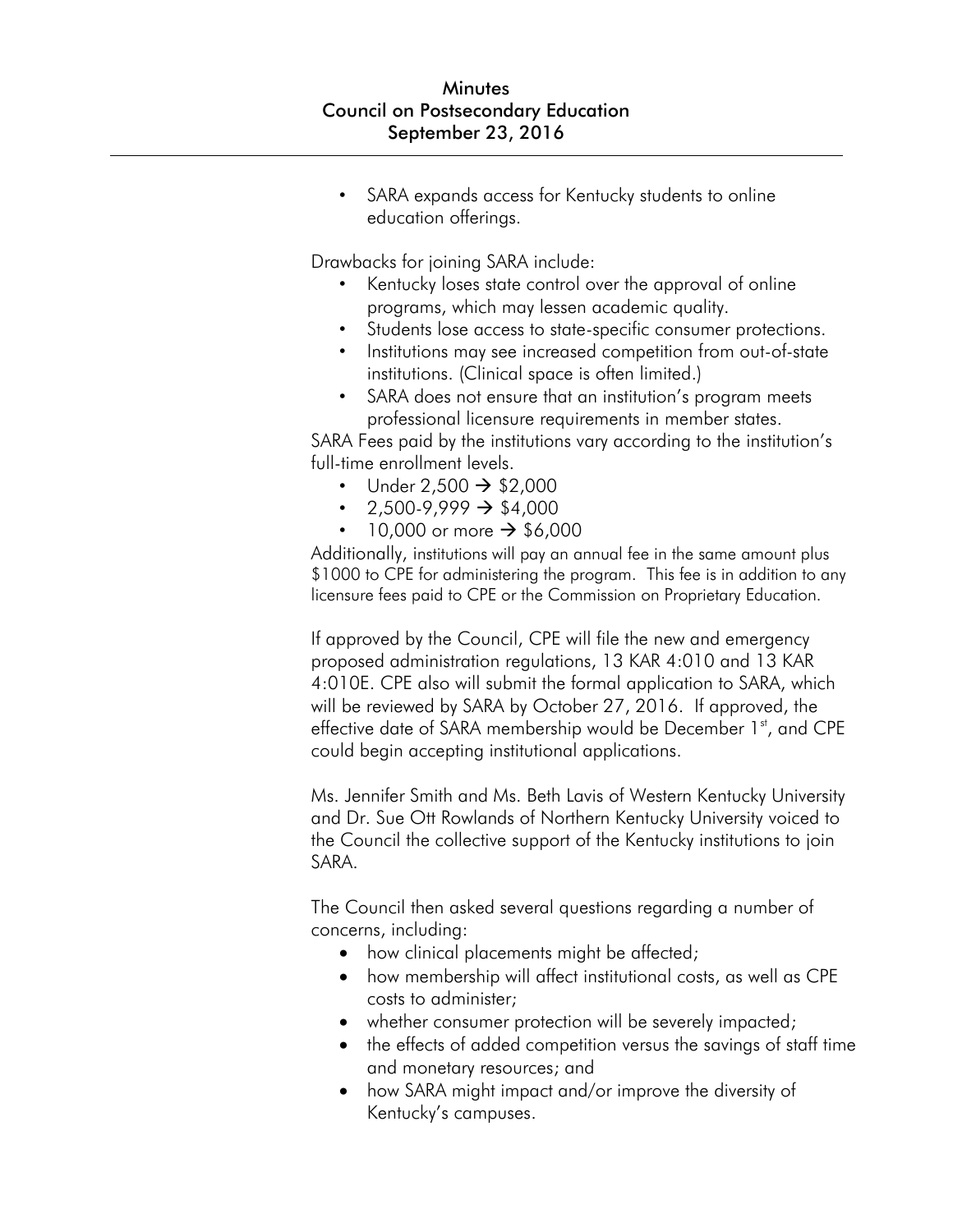|                                                                              | MOTION: Mr. Flanagan moved that the Council authorize CPE staff<br>to submit an application for Kentucky to join the State Authorization<br>Reciprocity Agreement and approve the new and emergency<br>administrative regulations 13 KAR 4:010 and 13 KARA 4:010E. The<br>action also authorizes staff to file the proposed administrative<br>regulation and the General Counsel, pursuant to KRS 13A.290(4)<br>and KRS 13A.320(1)(b), to make such changes on behalf of the<br>Council as necessary to comply with KRS Chapter 13A and obtain<br>adoption of the new regulation by the Administrative Regulation<br>Review Subcommittee and the Interim Joint Committee on Education.<br>Mr. Torres seconded the motion. |
|------------------------------------------------------------------------------|---------------------------------------------------------------------------------------------------------------------------------------------------------------------------------------------------------------------------------------------------------------------------------------------------------------------------------------------------------------------------------------------------------------------------------------------------------------------------------------------------------------------------------------------------------------------------------------------------------------------------------------------------------------------------------------------------------------------------|
|                                                                              | Mr. Flanagan then expressed his support for the action, stating that it<br>had the unified support of all the Kentucky public universities, KCTCS,<br>and AIKCU, and also was approved by both houses of the legislature<br>and the Governor.                                                                                                                                                                                                                                                                                                                                                                                                                                                                             |
|                                                                              | In a roll call vote, the motion passed unanimously.                                                                                                                                                                                                                                                                                                                                                                                                                                                                                                                                                                                                                                                                       |
| <b>COMMITTEE ON</b><br><b>EQUAL</b><br><b>OPPORTUNITIES</b><br><b>REPORT</b> | Dr. Rana Johnson, CPE's chief diversity officer, introduced to the<br>Council two SREB doctoral scholars: Ashley Smith from the University<br>of Kentucky and Tytianna Smith from the University of Louisville. Both<br>scholars provided a brief overview of their positive experiences with<br>the SREB program. When asked about their future plans, both of<br>them stated that following graduation, they plan to stay in Kentucky<br>and become faculty members.                                                                                                                                                                                                                                                    |
| <b>ACTION: NEW</b><br><b>ACADEMIC PROGRAMS</b>                               | KRS 164.020 (15) empowers the Council on Postsecondary Education<br>to define and approve the offering of all postsecondary education<br>technical, associate, baccalaureate, graduate, and professional<br>degree, certificate, or diploma programs in public postsecondary<br>education institutions.                                                                                                                                                                                                                                                                                                                                                                                                                   |
|                                                                              | Dr. Jay Morgan, CPE's vice president for academic affairs, presented<br>the staff recommendation that the Council approve the following new<br>academic programs:                                                                                                                                                                                                                                                                                                                                                                                                                                                                                                                                                         |
|                                                                              | 1. University of Kentucky: Master of Science in Research Methods<br>in Education (CIP Code: 13.0603)                                                                                                                                                                                                                                                                                                                                                                                                                                                                                                                                                                                                                      |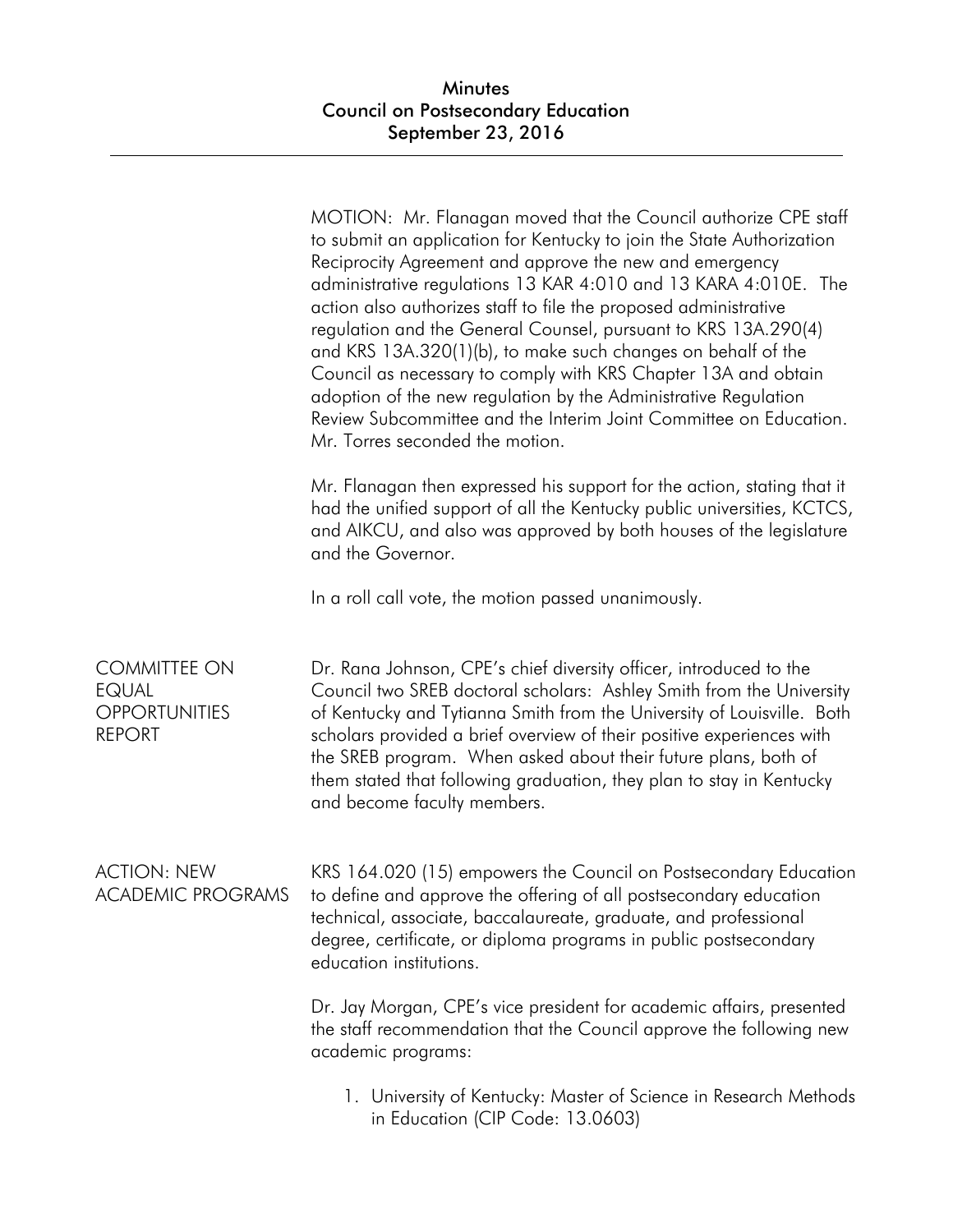|                                    | 2. University of Kentucky: Bachelor of Liberal Studies (CIP Code:<br>24.0101)<br>3. Northern Kentucky University: Bachelor of Music Education<br>(CIP Code: 13.1312)                                                                                                                                                                                                                                                                                                                                                                                                                                                                                                                                                                                                                                                                                                                                                                                                                                                                                                                                                                                                                                                                                                                                                                                                                                                                                                                  |
|------------------------------------|---------------------------------------------------------------------------------------------------------------------------------------------------------------------------------------------------------------------------------------------------------------------------------------------------------------------------------------------------------------------------------------------------------------------------------------------------------------------------------------------------------------------------------------------------------------------------------------------------------------------------------------------------------------------------------------------------------------------------------------------------------------------------------------------------------------------------------------------------------------------------------------------------------------------------------------------------------------------------------------------------------------------------------------------------------------------------------------------------------------------------------------------------------------------------------------------------------------------------------------------------------------------------------------------------------------------------------------------------------------------------------------------------------------------------------------------------------------------------------------|
|                                    | Council staff asked for clarification on student interest in the programs<br>and what additional costs may be associated with their approval.                                                                                                                                                                                                                                                                                                                                                                                                                                                                                                                                                                                                                                                                                                                                                                                                                                                                                                                                                                                                                                                                                                                                                                                                                                                                                                                                         |
|                                    | MOTION: Ms. Miller moved that the Council approve the new<br>academic programs as presented. Mr. Torres seconded the motion.                                                                                                                                                                                                                                                                                                                                                                                                                                                                                                                                                                                                                                                                                                                                                                                                                                                                                                                                                                                                                                                                                                                                                                                                                                                                                                                                                          |
|                                    | VOTE: The motion passed unanimously.                                                                                                                                                                                                                                                                                                                                                                                                                                                                                                                                                                                                                                                                                                                                                                                                                                                                                                                                                                                                                                                                                                                                                                                                                                                                                                                                                                                                                                                  |
| 2016-17 AGENCY<br>OPERATING BUDGET | Mr. Shaun McKiernan, CPE's senior associate of budget and finance,<br>presented the staff recommendation that the Council approve the<br>2016-17 CPE Agency Operating Budget. The enacted 2016-18<br>biennial budget (House Bill 303) contained a 4.5% cut for CPE in<br>fiscal year 2016-17, which resulted in a 5% reduction in General<br>Fund support for most categories of expenditures at CPE because<br>budget language required that the funding level for Contract Spaces<br>remain constant. While this cut is significant, most other state<br>agencies were cut 9%. Some additional General Fund dollars (i.e.,<br>+\$234,300) were provided to CPE to offset retirement system cost<br>increases. This most recent 4.5% cut comes on top of a 5% reduction<br>in the last biennium (2014-16) and an 8.4% General Fund cut in<br>2012-14. Council staff proposed an FY 2016-17 total agency<br>operating budget as follows: Agency Operations, \$7.2M; Licensure, \$<br>0.3M; Kentucky Adult Education, \$29.2M, and Statewide Educational<br>Programs and Services, \$40.2M. Included in the Technology and<br>Academic Support section of the Statewide Educational Programs was<br>the request to use the Revolving Loan Fund, if requests are made, to<br>fund projects at postsecondary institutions. In 2015-16, \$600,000<br>was spent from this fund for Postsecondary Education Network<br>upgrades. CPE plans to reimburse this fund over the next four years. |
|                                    | $MOTION: Mr. Ronald moved that Council on prove the 2016.17$                                                                                                                                                                                                                                                                                                                                                                                                                                                                                                                                                                                                                                                                                                                                                                                                                                                                                                                                                                                                                                                                                                                                                                                                                                                                                                                                                                                                                          |

MOTION: Mr. Papalia moved that Council approve the 2016-17 CPE Agency Operating Budget as presented. Dr. Staat seconded the motion.

VOTE: The motion passed.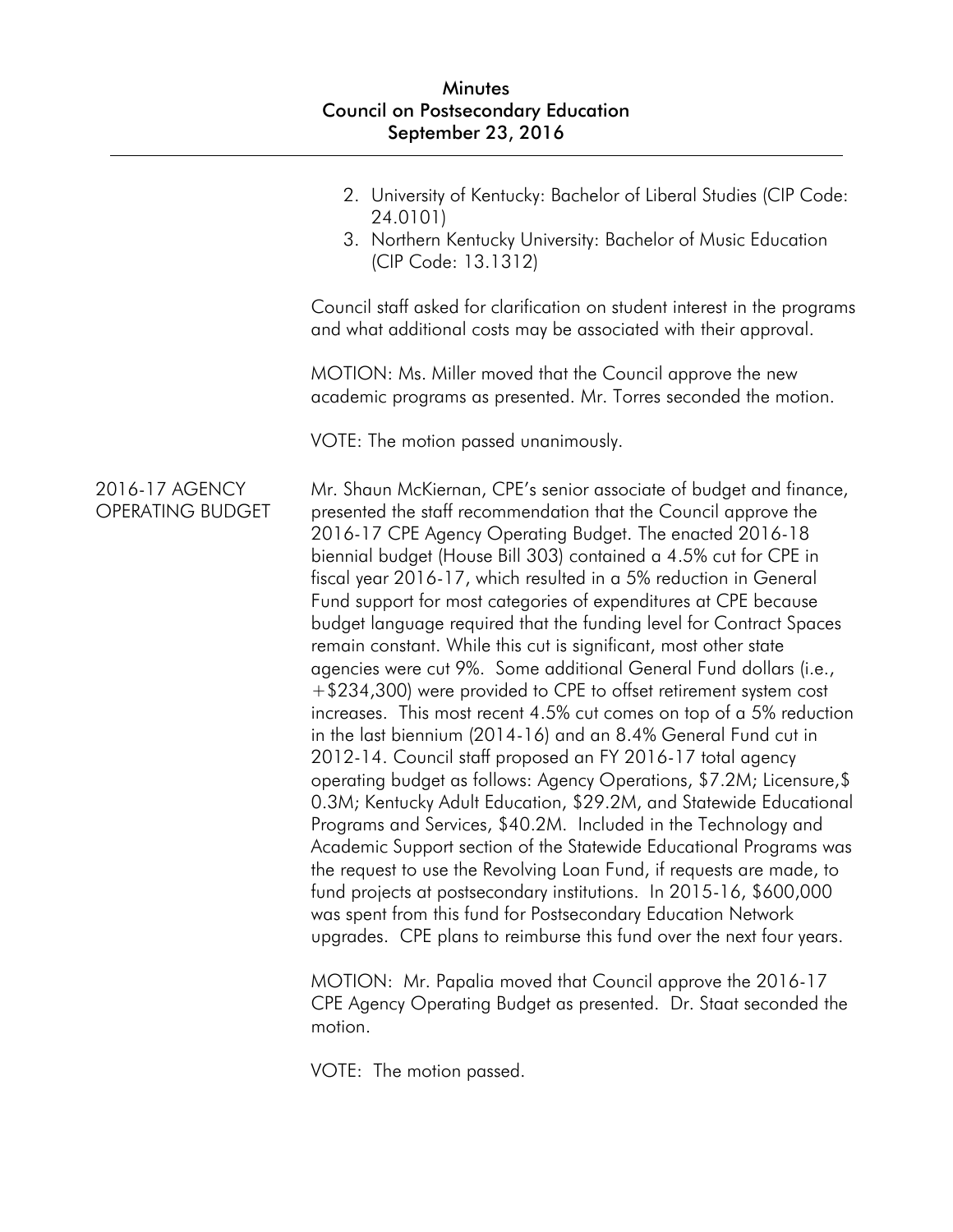| 2016-17 TUITION AND<br><b>MANDATORY FEE</b><br><b>UPDATE</b> | On April 26, 2016, the Council approved resident undergraduate<br>tuition and mandatory fee ceilings for academic year 2016-17 that<br>were not to exceed a 5.0 percent increase for the research<br>universities, a \$432 increase for the comprehensive universities, and a<br>\$9 per-credit-hour increase for KCTCS. At that same meeting, the<br>Council voted to allow the institutions to charge market competitive<br>rates for graduate and online courses.                                                                                                                                                                                                                                                                                                                   |
|--------------------------------------------------------------|----------------------------------------------------------------------------------------------------------------------------------------------------------------------------------------------------------------------------------------------------------------------------------------------------------------------------------------------------------------------------------------------------------------------------------------------------------------------------------------------------------------------------------------------------------------------------------------------------------------------------------------------------------------------------------------------------------------------------------------------------------------------------------------|
|                                                              | Tuition and mandatory fee rates were approved at the June 3rd<br>Council meeting for Northern Kentucky University, Eastern Kentucky<br>University, and Murray State University. Due to a compressed tuition-<br>setting timeline, several institutions' boards were unable to approve<br>their 2016-17 tuition and fee rates prior to the June 3 <sup>rd</sup> Council<br>meeting. Therefore, the Council directed the president of the Council<br>to review and approve tuition and mandatory fee proposals submitted<br>after June 3, 2016, provided the proposals complied with ceilings<br>and parameters adopted by the Council at the April 26, 2016,<br>meeting. The proposals were required to comply with Council ceilings<br>after any rounding or compounding calculations. |
|                                                              | Mr. McKiernan shared with the Council that CPE had received tuition<br>and fee proposals from UK, UofL, KSU, MoSU, WKU, and KCTCS,<br>and he confirmed that all proposed tuition and fee rates contained in<br>those proposals complied with Council-approved ceilings and had<br>been approved by each institution's governing board. Proposals from<br>each of these institutions were approved by President King.                                                                                                                                                                                                                                                                                                                                                                   |
| <b>HB 15</b><br><b>IMPLEMENTATION</b><br><b>UPDATE</b>       | On April 27, 2016, Governor Matt Bevin signed HB 15, an act<br>relating to the governance of postsecondary education institutions.<br>The law, which went into effect on July 1, 2016, requires new<br>institutional and CPE board members to complete an orientation and<br>education program within their first year of appointment.                                                                                                                                                                                                                                                                                                                                                                                                                                                 |
|                                                              | Since the passage of HB 15, the Council formed a work group<br>comprised of CPE staff and council members, board liaisons from the<br>public institutions, and the president of AIKCU. Ms. Lee Nimocks, Vice<br>President for Policy, Planning and External Relations, presented the<br>work of the group, which met four times and included input from<br>Representative Derrick Graham, who authored HB 15.                                                                                                                                                                                                                                                                                                                                                                          |